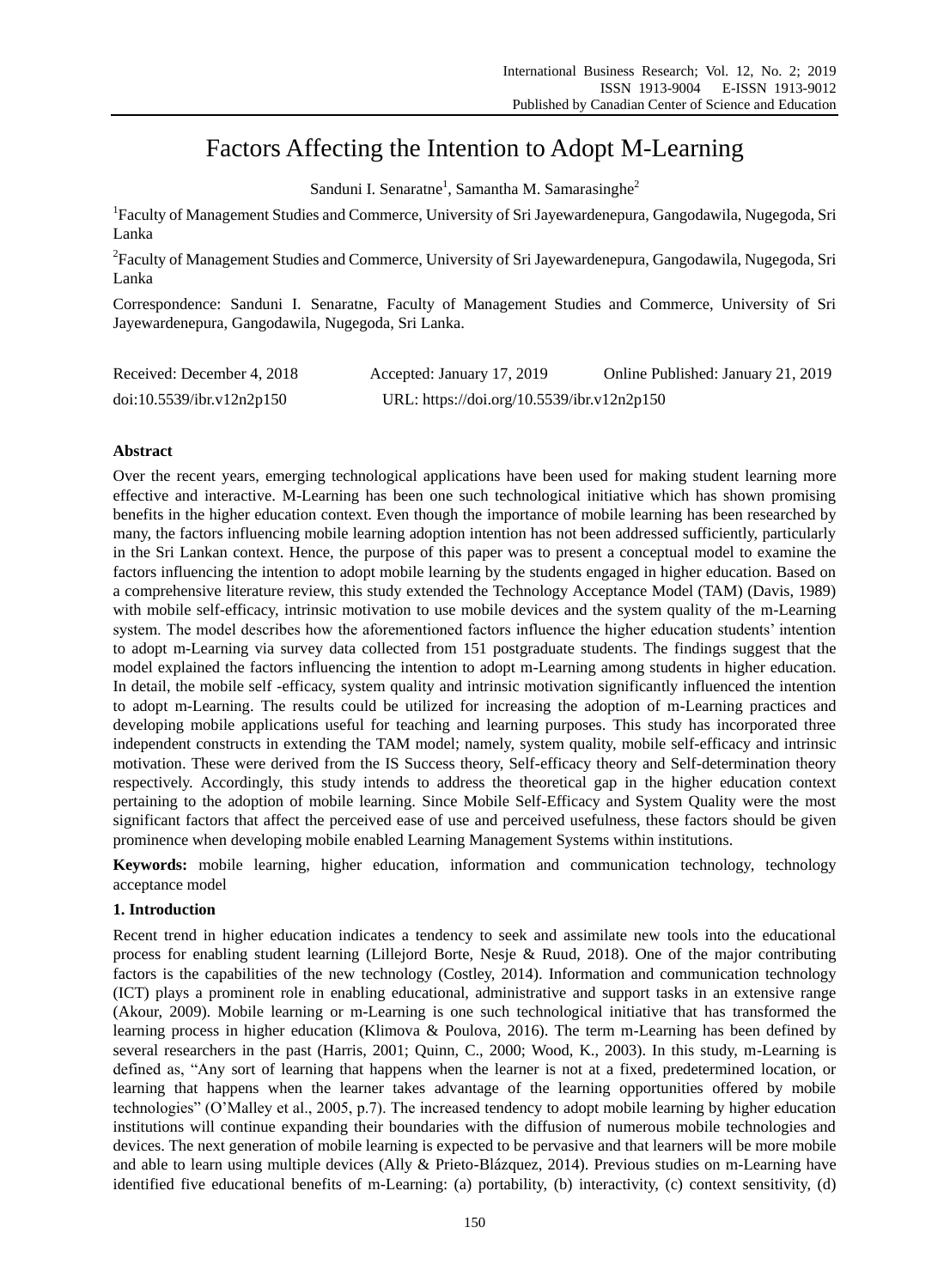connectivity and (e) individuality (BenMoussa, C. 2003; Churchill & Churchill, 2008; Sharples, 2000).

Although m-Learning has many advantages, there are serious considerations regarding the readiness for the adoption of m-Learning in higher education institutions, due to certain inherent limitations (Al-Mushasha, 2010; Ally & Prieto-Blázquez, 2014). Kukulska-Hulme (2007) stated that the mobile learning success depends on the human factor which uses them. Although, many studies have been conducted emphasizing the importance of mobile learning, equal prominence has not been given to research on factors influencing the mobile learning adoption intention of students pursuing higher education, especially in the Sri Lankan context. Therefore, the purpose of this paper was to examine the factors influencing the intention to adopt mobile learning by the students engaged in higher education.

The findings of this study, further validated the existing models of m-Learning adoption and it also extends the existing models by adding constructs from IS success theory, self-efficacy theory and self-determination theory. Further, the model validated in this research would help administrators and learning content developers by assisting their decision making regarding the designing and administering of educational programs involving m-Learning. Particularly, it has a high potential to have an impact on formulating proper strategies in implementing successful m-Learning initiatives in their institutions.

#### *1.1 Literature Review*

Mobile technology has paved many ways to enhance the efficiency and effectiveness of learning by offering a learning environment that is not limited by place or time. The availability of advanced hardware and software has made it possible to enjoy new capabilities of ICT in organizing, manipulating and generating information for teaching and learning (Chen et al., 2008; Keskin & Metcalf, 2011). Since mobile devices have become increasingly popular in universities, higher education has become an ideal venue for promoting student centered m - Learning.

Studies have been conducted on various applications that are being used to facilitate learning via mobile technologies in the higher education context (Lim et al., 2011; Reychav & Wu, Hwang, Su & Huang, 2012). There are numerous ways in which mobile learning is being applied in the higher education context within universities (Crawford, 2007). Studies have found the use of new technological tools for mobile based learning (Hao, Mengyao, Dennen, Türel & Li, 2017; Park, 2011; Churchill & Wang, 2014; Engin & Donanci, 2015 and Gikas & Grant, 2013). Mobile learning can take place both within the classroom as well as outside the classroom. Calma, Webster, Petry and Pesina (2014) examined the in class mobile learning applications in terms of student response systems. Administrative tasks such as monitoring students' progress can be done using mobile devices (Keller, 2011). Reychav, Dunaway and Kobayashi (2015) focused on informal m-Learning applications that occur outside the classroom. A number of studies have examined the innovative learning approaches that involve personalized m-Learning services (Liu, Scordino, Geurtz, Navarrete, Ko & Lim, 2014; Wu et al. 2012). Studies associated with learner mobility have examined the usage of mobile devices in collaborative learning (Redondo et al., 2014, Kuadey, 2010). Another area of research interest has been the usage of mobile platforms for assessment and evaluation. (Bogdanović, Barać, Jovanić, Popović & Radenković, 2014). Wang, Chen and Khan (2014) researched on the collaboration between cloud computing and mobile learning. Further, Baran (2014) studied the trends and gaps in literature pertaining to integrating mobile learning in the context of teaching. However, implementing m-Learning in higher education is still found to be challenging, due to various social, cultural and organizational concerns (Corbeil & Valdes-Corbeil, 2007; Traxler, 2007, 2010). This raises the need for understanding perceptions toward m-Learning, which could provide the foundation for implementing m-Learning in higher education.

Several studies have highlighted the importance of identifying the students" expectations and perceptions before implementing m-Learning applications (Liu, Li, & Carlsson, 2010; Lowenthal, 2010; Wang, Zhu & Chen, 2009). Andersson (2008) introduced a framework which grouped the key factors affecting the success of e-Learning, namely, student, teacher, institution, support, course, technology, costs and society. Aish and Love (2013) found that performance expectancy, effort expectancy, lecturers' influence, quality of service, and personal innovativeness as significant predictors in adopting m-Learning. In some other studies, it was further validated that performance expectancy, effort expectancy and self-management of learning as significant predictors of m-Learning (Lowenthal, 2010; Wang, Wu & Wang, 2009). Liu et al. (2010) found perceived usefulness and personal innovation as significant determinants of m-Learning. Liu et al. (2010) and Zampou, Saprikis, Markos & Vlachopoulou, (2012) also found that perceived usefulness and personal innovation have a significant effect on the intention to adopt m-Learning. Perceptions of learners towards the educational benefits offered via m-Learning were also studies (Abdullah & Siraj, 2010; Al-Mushasha, 2010). Nevertheless, some other studies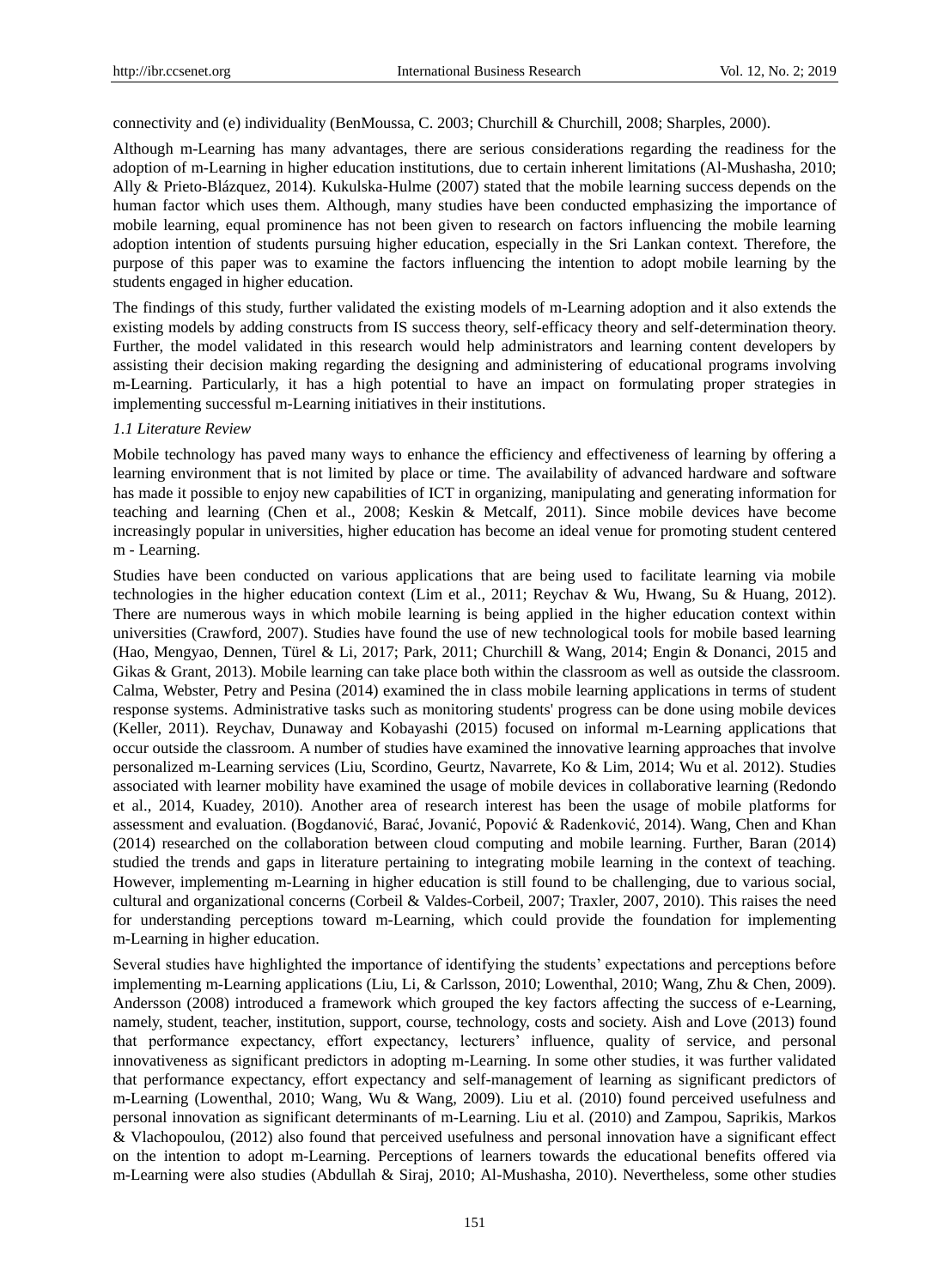have found that still there are many barriers for the adoption of m-Learning in the higher education context (Wang et al., 2009; Almaiah & Jalil, 2014; Corbeil & Valdes-Corbeil, 2007; Traxler, 2007, 2010). Thus, it emphasises the importance of further research in this context, in order to obtain the benefits of mobile technology in higher education.

Review of literature revealed that, Theory of Reasoned Action (TRA) (Fishbein & Ajzen, 1975), Theory of Planned Behavior (TPB) (Ajzen, 1985, 1991), Technology Acceptance Model (TAM) (Davis, Bogozzi & Warshaw, 1989) and Unified Theory of Acceptance and Use of Technology and Technology Acceptance (UTAUT) (Venkatesh, Morris, Davis and Davis, 2003) as the models used to investigate and explore the determinants of user behaviour towards acceptance and adoption of information technology. Amongst them TRA, TPB and TAM are highly credible theoretical models in IT acceptance and adoption literature (Wu and Lu, 2013). Although several studies have proposed different models to predict determinants of technology acceptance and adoption, the TAM has been widely adopted in predicting the determinants of technology adoption and usage in various scenarios (Lim, Lim, & Heinrichs, 2005; Nikkheslat, Zohoori, Bekheirnia, & Mehrafshar, 2012). Particularly, the TAM has gained a substantial empirical support in predicting technology acceptance and adoption literature (Wu &Lu 2013). TAM can be used in predicting the behavioural intention to use a specific technology or an information system prior to the actual implementation. Hence, based on the robustness and explanatory strength (Liu & Arnett, 2000), this study proposes a theoretical model based on the TAM.

The theoretical model proposed for this study is an extension of the Technology Acceptance Model (TAM) by Davis (1989). The TAM concentrates on the perceived ease of use and usefulness of the technology in the way how it is perceived by the user, which helps in determining future adoption. Davis (1989) defined perceived ease of use as the degree of difficulty or effort that is required to use the technology. Perceived usefulness is the extent to which an individual believes that the technology will produce better outcomes than not using it. This further incorporates the intensity of belief as to what extent the technology will provide an advantage (Venkatesh & Davis, 1996).

Most of the studies examining the acceptance or adoption of m-Learning utilizing different versions of TAM by Davis (1989) focused mostly on specific technological aspects. However, technological aspects alone would not provide the overall understanding about intention to adopt m-Learning as adoption intention is multi-dimensional (Cheon et al., 2012). Along with technological aspects learner capabilities and motivation to use m-Learning will contribute towards a comprehensive understanding of the intention to use m-Learning. Therefore, in this study the TAM was extended incorporating system quality (IS success theory) (DeLone & McLean, 2003), perceived self-efficacy (Self efficacy theory) (Bandura, 1994) and intrinsic motivation (Self-determination theory) (Deci & Ryan, 2000) to provide a comprehensive multi-faceted view of m-Learning adoption intentions. The next section will discuss about the conceptual model and the hypotheses developed to answer the research question of this study.

#### *1.2 Research Model and Hypotheses*

The research model proposed in this study is an extension of the Technology Acceptance Model (TAM), integrating the mobile self-efficacy, system quality, intrinsic motivation, perceived ease of use, perceived usefulness and behavioral intention to use mobile devices for learning.

TAM theorises two important beliefs in relation to technology acceptance behaviour: (1) perceived usefulness and (2) perceived ease of use. Davis (1989, p.320) defined perceived usefulness (PU) as "the degree to which a person believes that using a particular system would enhance his or her job performance" and Perceived Ease of Use (PEOU) as "the degree to which a person believes that using a particular system would be free of effort". Thus, the actual system use heavily depends on these two factors. According to Davis, different external factors can be used to extend the TAM to better explain perceived ease of use and perceived usefulness and in turn the intention of behaviour. Extended versions of the TAM model have been empirically tested in different technological contexts since its inception (Surendran, 2012; Shafeek, 2011; Zhou, Dai & Zhang, 2007; Pavlou, 2003; Legris, Ingham & Collerette, 2003). Current study too, is using an extended version of the TAM model. The research model developed for this study is given in Figure 1. Based on the literature, the flow of causality of the research model was reflected by the connections among the constructs (see Figure 1). In this research model, system quality, mobile self-efficacy and intrinsic motivation, were hypothesised to affect perceived usefulness and perceived ease of use.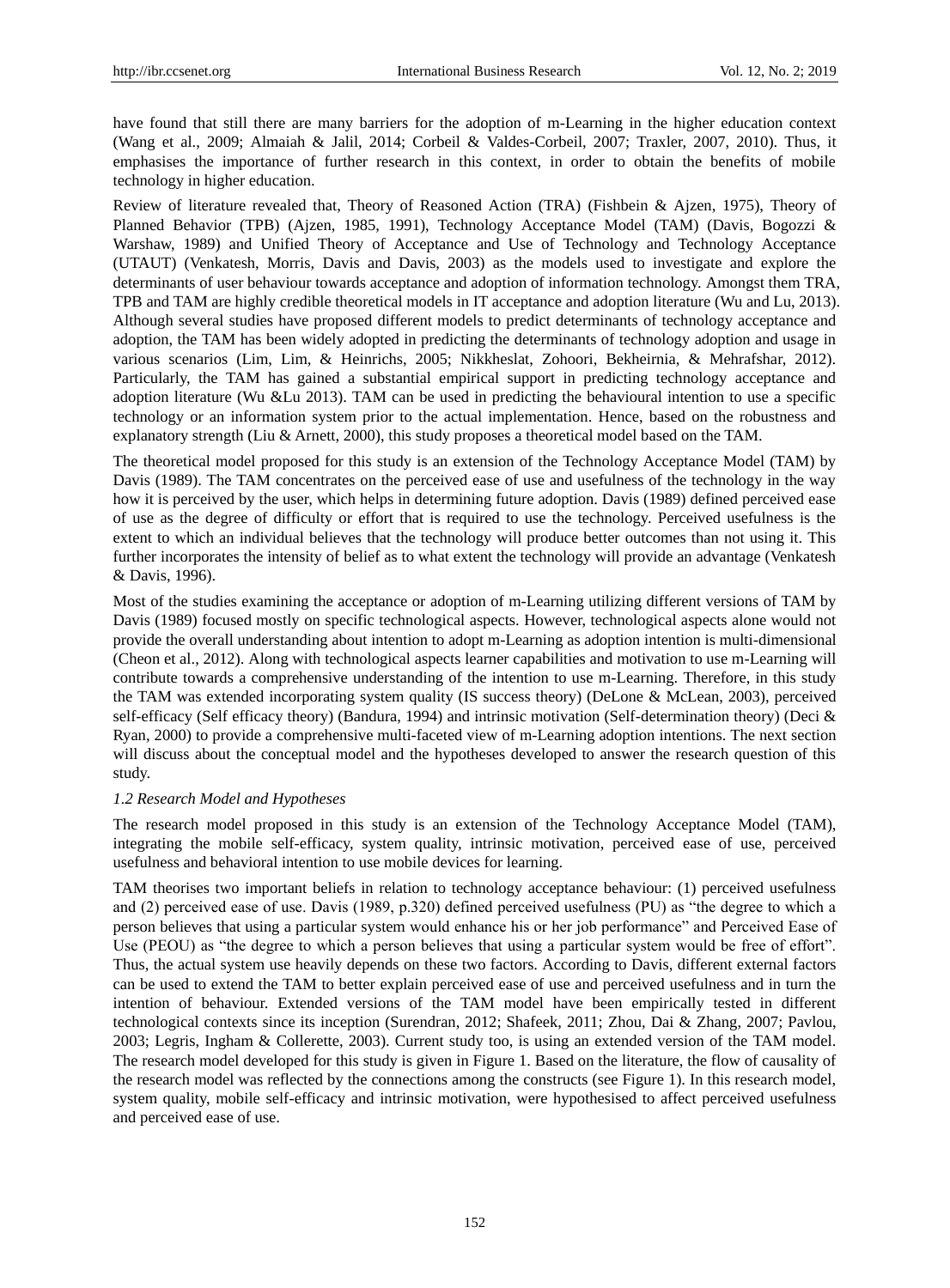

Figure 1. Research Model

## 1.2.1 Mobile Self-Efficacy

Self-efficacy is defined as people's beliefs about their capabilities to produce designated levels of performance that exercise influence over events that affect their lives. It decides how people feel, think, motivate themselves and behave (Bandura, 1994). Mobile self-efficacy considered in this research study is based upon the above mentioned general concept of self-efficacy (Bandura, 1982). Computer or web self-efficacy was studied by many scholars (Compeau & Higgins, 1995; Lopez & Manson, 1997). In order to ensure the success of the m-Learning process, it is necessary that a high level of confidence in using mobile technology as a part of their learning process is shown by the students (Mahat, Ayub & Luan, 2012). According to the study on college students" acceptance of mobile learning conducted by Chung, Chen & Kuo (2015), it was found that self-efficacy had a significant influence on perceived ease of use and perceived usefulness. Poong, Yamaguchi & Takada (2017) in their study on drivers of mobile learning acceptance among young adults in Laos also found that self-efficacy had a significant influence on perceived ease of use and perceived usefulness. Based on that, mobile self-efficacy in this research study is hypothesized to have a direct impact on the perceived usefulness and the ease of use. Based on the above justification following hypotheses were formulated:

H1: Mobile self-efficacy has a positive effect on perceived usefulness of mobile learning.

H2: Mobile self-efficacy has a positive effect on perceived ease of use of mobile learning.

1.2.2 System Quality

System quality refers to the rating of the functions of a mobile learning system in terms of the information provided by the system and the efficacy of information transmission (Rui Hsin & Lin 2017). Perceived system quality refers to the user"s evaluation of the design and technical dimensions of an information system (Majed, 2013). Perceived system quality was studied by many researchers (Bailey & Pearson, 1983; Belardo, Karwan, Wallace, & Elling, 1984; Franz & Robey, 1986; Seddon, 1997). However, depending on the intended technologies, the variables explaining system quality would differ (DeLone & McLean, 2003).

Almasri (2016) in his study on the m-Learning environment in higher education in Jordan found that system quality has a significant positive impact on perceived usefulness and perceived ease of use. Khanh and Gim (2014) in their study on the factors affecting mobile learning adoption intention in higher education found that the quality of m-Learning systems had a positive impact on the perceived ease of use and perceived usefulness. Hence, system quality in this study is hypothesized to have a direct impact on the perceived usefulness and the ease of use. Based on the above justification following hypotheses were formulated:

H3: System Quality has a positive effect on perceived ease of use of mobile learning.

H4: System Quality has a positive effect on perceived usefulness of mobile learning.

1.2.3 Intrinsic Motivation

Intrinsic motivation refers to performing an activity because it is intrinsically enjoyable or challenging (Venkatesh, 1999; Hwang, Y. 2005; Lee, Jeon & Kim, 2011; Wood, Larson & Brown, 2009). Intrinsic motivation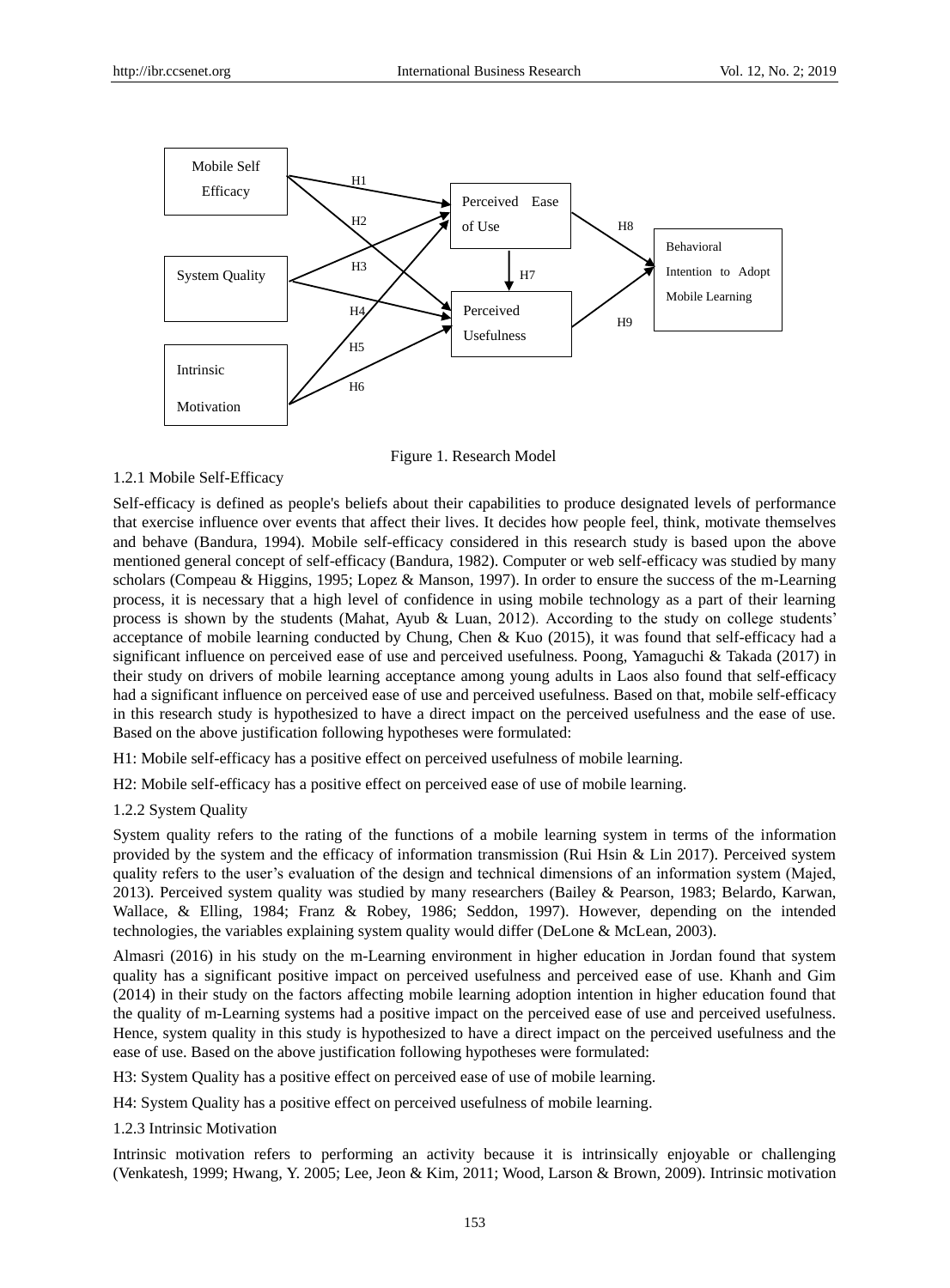has been identified as a major factor in adopting a range of technologies within a wide extent of contexts (Davis, et al., 1992; Gefen, Straub & Boudreau, 2000; Teo, Lim, & Lai, 1999; Yi & Hwang, 2003). IS research has also used motivation theories to investigate factors that influence the acceptance of technology, particularly focusing on intrinsic motivation (Iordache & Lamanauskas 2010; Fagan, Neill & Wooldridge, 2008). However, it was noted that researchers have raised the need for additional studies in explaining the role that intrinsic motivation plays in IT acceptance and use (Fagan et al., 2008). Conci, Pianesi and Zancanarao (2009) studied the intention to accept mobile phones among elderly population in Italy and found that intrinsic motivation significantly affect perceived ease of use and perceived usefulness. Fagan et al., (2008) found that intrinsic motivation as a determinant of perceived ease of use, in their study to identify the intention to use computers among first line managers in a mid-sized firm. Further, a study to examine the system experience of a selected group of undergraduates in a major university in the United States found that playfulness as an antecedent of perceived ease of use (Hackbarth, Grover & Yi, 2003). Therefore, in this study, intrinsic motivation is hypothesized to have a direct impact on perceived usefulness and perceived ease of use. Based on the above justification following hypotheses were formulated:

H5: Intrinsic Motivation has a positive effect on perceived ease of use of mobile learning.

H6: Intrinsic Motivation has a positive effect on perceived usefulness of mobile learning.

## 1.2.4 Perceived Ease of Use

Perceived ease of use is defined as "the degree to which a person believes that using a particular system would be free of physical and mental effort" (Davis 1989, p.320). In this study, perceived ease of use was referred to as how students experience less complex or less difficult situations in their academic use of the e-Learning system through their mobile device. Tselios, Daskalakis and Papadopoulou (2011) found that perceived ease of use positively influences the attitude to use an e-Learning system. Additionally, perceived ease of use was identified as the major factor determining the acceptance of e-Learning (Sivo, Gunter & Cornell, 2005; Adwan, Adwan, & Smedley, 2013). Ramayah, Siron, Dahlan & Mohamad (2003) in their study on the technology usage among owners and managers of SME"s found that perceived ease of use as a determinant of behavioral intention to use technology. Seyal, Noah, Rahman, Ramlie and Rahman (2015) in their study to examine students" attitude to m-Learning found that there's a positive effect from the perceived ease of use on the students' intention to use mobile learning. Based on the above justification following hypotheses were formulated:

H7: Perceived ease of use has a positive effect on Perceived usefulness.

H8: Perceived ease of use has a positive effect on intention to adopt mobile learning.

#### 1.2.5 Perceived Usefulness

According to Davis (1989) perceived usefulness refers to the degree to which a person believes that using a particular system would enhance his/her job performance (Davis 1989, 1993). In this study perceived usefulness was defined as the perception of the student that adapting mobile learning practices will accelerate their performance. A study conducted by Tselios et al. (2011) concluded that perceived usefulness as a major factor in determining the users" attitude towards using the system. A study conducted in Chilean academic contexts by Echeverrı´a et al. (2011) revealed a positive relationship between perceived usefulness and the adoption of an instant messaging learning system that was institutionally supported. Tan, Ooi, Sim and Phusavat, (2012) found that, if individuals perceive that mobile applications will heighten the efficiency of their learning process, there is more likelihood to adapt mobile learning in their academic activities. Suki and Suki (2011) in their study on using mobile devices for learning revealed that there is a significant positive relationship between perceived usefulness and behavioral intention. Based on the above justification following hypothesis was formulated:

H9: Perceived usefulness has a positive effect on intention to adopt mobile learning.

## **2. Method**

## *2.1 Participants*

The participants in this study were 151 postgraduate students of a recognized state university in Sri Lanka. The study used convenience sampling to collect data (Creswell, 2013). They were enrolled for MBA and MSc programs in management. The study reported data from 151 participants, there were 55 males and 96 females, and their specializations varied. All the participants who responded had a smartphone (Sophisticated and advanced smart phones: 40% other types of smart phones: 60%).

#### *2.2 Data Collection*

The survey instrument contained 27 items adapted from previous studies. The survey used a 7-point Likert scale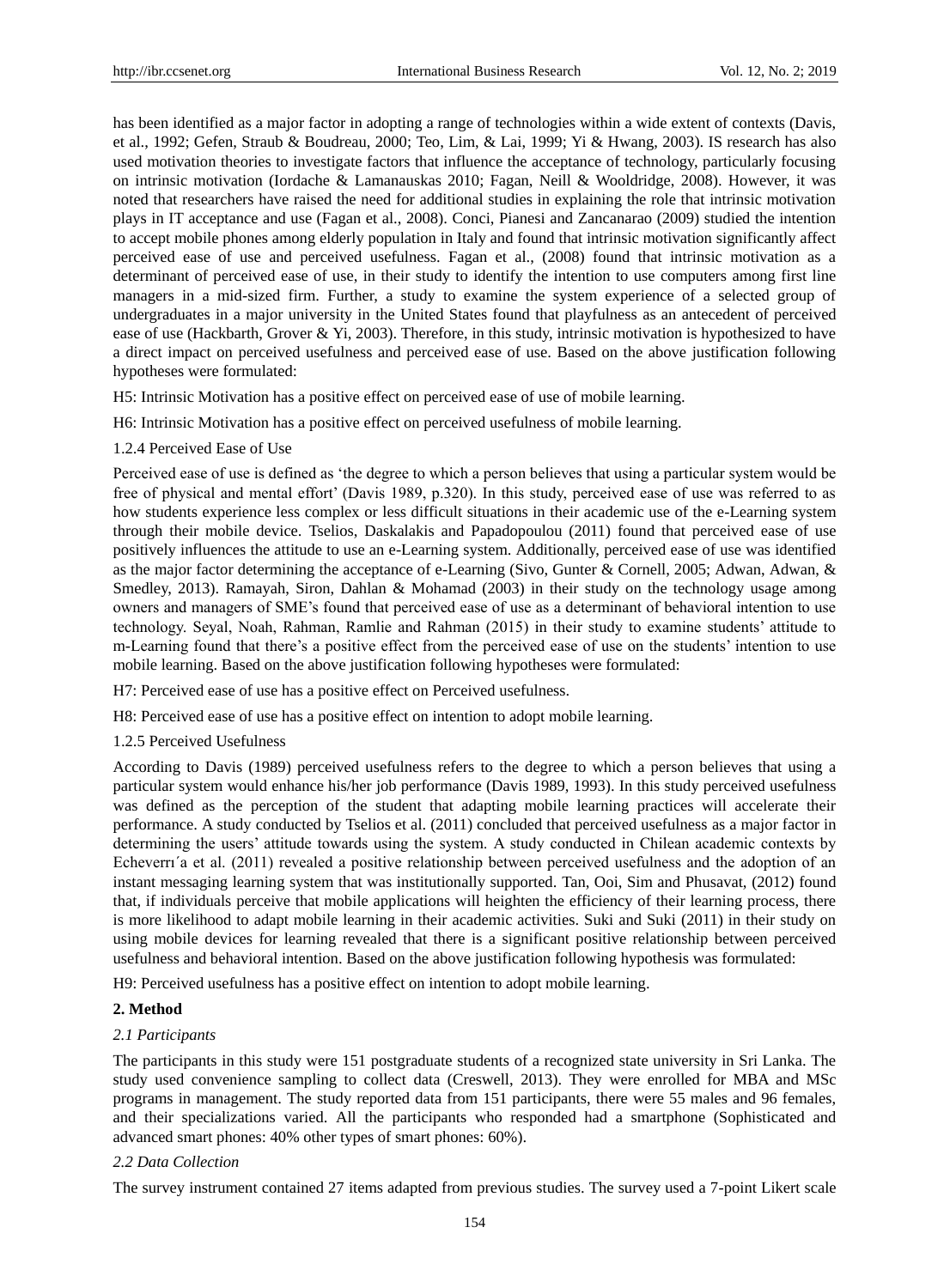to measure participants" perceptions, ranging from strongly disagree to strongly agree. The 7-point Likert scale is widely used for measuring attitudes in survey type research (Malhotra, 2010). Also, it has been widely used in IS and m-Learning studies (Alharbi & Drew, 2014; Kljunić & Vukovac, 2015). Thus, 7-point Likert scale was used in this study. There were two parts in the survey instrument. The first section was designed to collect participants" perception toward m-Learning. The remaining 06 questions were used to collect background information of survey participants. Researchers themselves administered the questionnaires. Two hundred questionnaires were distributed and out of this, hundred and fifty-one were usable for this study. The response rate was 92%. The data were checked for their accuracy before the main data analysis.

#### **3. Results**

SmartPLS and Statistical Package for Social Sciences (SPSS version 23) were the software used for data analysis in this study. SPSS was used to describe the demographic characteristics of the sample. Partial Least Square (PLS) technique is commonly used in IS research (Haenlein & Kaplan, 2004). Linear regression and covariance based Structural Equation Modeling (SEM) were the other alternative methods of data analysis used in IS research (Gefen et al., 2000). Linear regression was decided to be not appropriate in this study due to the complexity of the model used. Covariance-based techniques are most appropriate for well-established models (Goodhue, Lewis & Thompson, 2006). Therefore, PLS was seen as the most appropriate method of analysis for new models (Hensler, Ringle, & Rudolf, 2009; Goodhue, Lewis & Thompson, 2006).

#### *3.1 Measurement Model Results*

SmartPLS was used to test the measurement model. Reliability and validity tests; factor loadings, internal consistency reliability, convergent validity and discriminant validity were used to establish the strength of the measurement model.

Item loadings, Composite reliability, Cronbach"s Alpha and Average Variance Extracted (AVE) are given in Table 1. Item reliability refers to the extent to which the value of the estimate of the underlying construct provided by the measure is reflected by the item value (Gefen et al., 2000). Factor loadings of the items given in PLS usually explain item reliability. The threshold value considered for this study was 0.5 (Hair, Black, Babin & Anderson, 2010). In order to ensure reliability, internal consistency reliability and factor loadings (item reliability) were examined. According to the results of the factor loadings (see Table 1), all the items were acceptable since they were above the threshold value. Cronbach alpha and composite reliability were used in SEM analysis to assess internal consistency reliability (Hair, Black, Babin & Anderson, 2009). Coronbach alpha above 0.7 was taken as the threshold to establish the reliability of measurement items (Hair et al, 2009). All the Cronbach alpha values and composite reliability values were above the threshold (0.7), thus, reflecting a satisfactory level of reliability in measurement items.

| <b>Constructs</b>                  | Composite reliabilitv | <b>Cronbach Alpha</b> | <b>AVE</b> |  |
|------------------------------------|-----------------------|-----------------------|------------|--|
| Mobile self-efficacy               | 0.823                 | 0.838                 | 0.686      |  |
| Intrinsic motivation               | 0.893                 | 0.679                 | 0.625      |  |
| System quality                     | 0.948                 | 0.935                 | 0.721      |  |
| Perceived ease of use              | 0.969                 | 0.957                 | 0.887      |  |
| Perceived usefulness               | 0.952                 | 0.939                 | 0.770      |  |
| Intention to adopt mobile learning | 0.974                 | 0.96                  | 0.925      |  |

Table 1. Internal consistency reliability and convergent validity of the measures

Nunnally (1978) mentioned that the purpose of validation is to give a higher level of confidence to the researchers, peers and the society regarding the positivist method selected to reveal the scientific truth. Hair et al. (2009) described validity as the degree to which a scale or the set of measures accurately represented the concept of interest. In order to establish construct validity of the measurement instrument, convergent and discriminant validity were used, as these are common elements in PLS – SEM providing evidence of construct validity (Hair et al., 2011, Wong, 2013). Hair et al. (2009) defined convergent validity as the extent to which two measures coming under the same concept are related. A high correlation indicates that the scale used is measuring the expected concept. Convergent validity was achieved via AVE (Hair et al., 2011). The AVE values for all the constructs considered (see Table 1) were above the threshold value of 0.5 (Bagozzi, Yi & Phillips, 1991; Hair et al., 2011). Further, item reliability and internal consistency reliability can also be used to provide evidence for convergent validity. Hence, all these values supported in establishing convergent validity.

Hair et al. (2009) describes discriminant validity as the extent to which two conceptually similar concepts are distinct. Discriminant validity can be tested using the square root of AVE. Where, if these values are greater than the correlation among the other variables, it is said to fulfill discriminant validity. (Fornell & Larcker, 1981). As given in Table 2, the square roots of AVE were observed to be higher than the correlation values. Hence, it could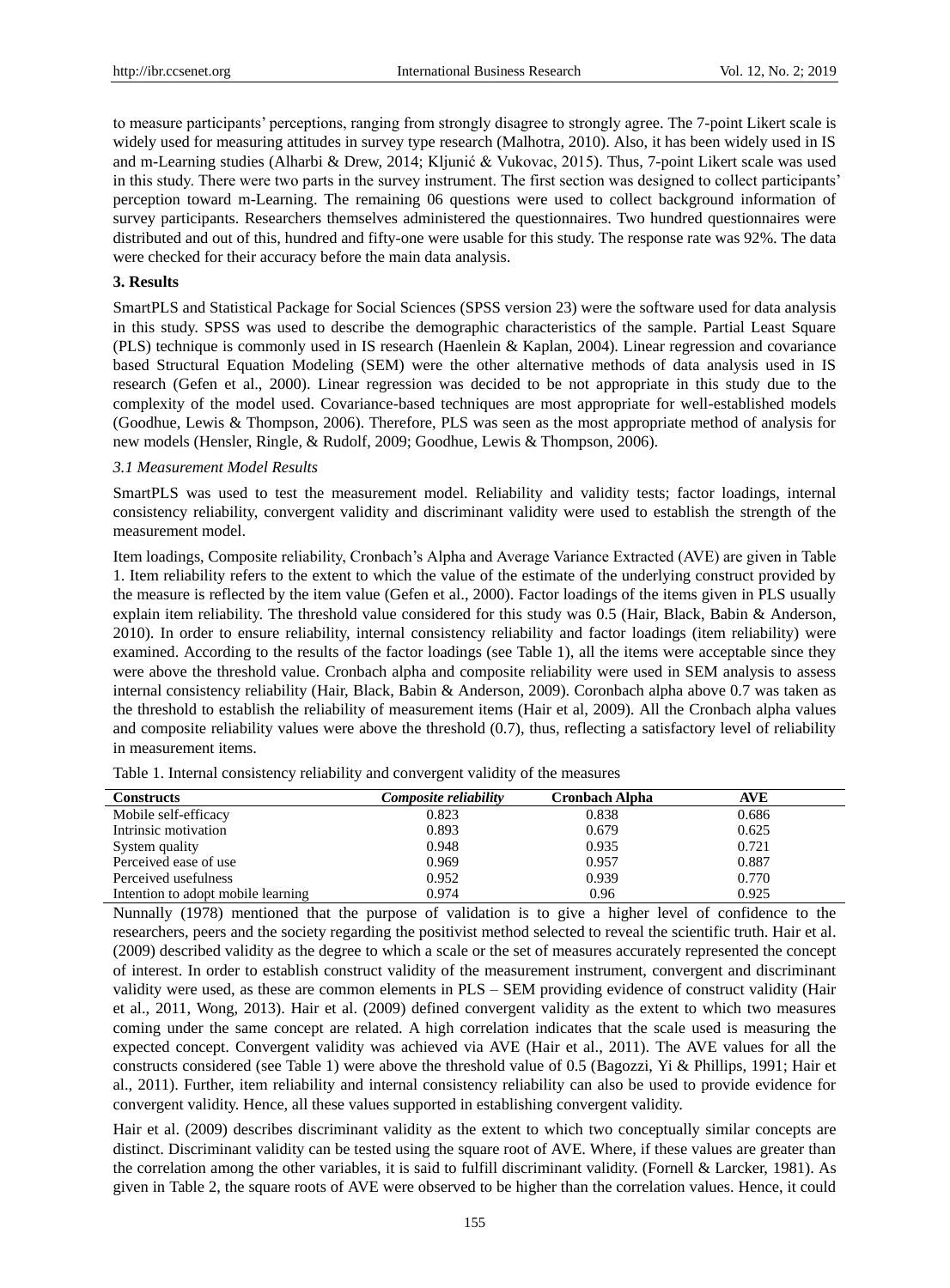be concluded that the requirements of the discriminant validity were fulfilled.

| <b>Constructs</b>                                | Intention to<br>use mobile<br>learning | <b>Intrinsic</b><br>motivation | <b>Mobile Self</b><br>efficacy | <b>Perceived</b><br>ease of use | <b>Perceived</b><br>usefulness | <b>System</b><br>quality |
|--------------------------------------------------|----------------------------------------|--------------------------------|--------------------------------|---------------------------------|--------------------------------|--------------------------|
| Behavioral intention to adopt<br>mobile learning | 0.9619                                 |                                |                                |                                 |                                |                          |
| Intrinsic motivation                             | 0.7519                                 | 0.7904                         |                                |                                 |                                |                          |
| Mobile Self efficacy                             | 0.7736                                 | 0.6968                         | 0.8280                         |                                 |                                |                          |
| Perceived ease of use                            | 0.8308                                 | 0.7327                         | 0.7716                         | 0.9416                          |                                |                          |
| Perceived usefulness                             | 0.8414                                 | 0.7609                         | 0.7673                         | 0.8290                          | 0.8775                         |                          |
| System quality                                   | 0.7273                                 | 0.6581                         | 0.6825                         | 0.7315                          | 0.7840                         | 0.8494                   |

Table 2. Discriminant validity results

#### *3.2 Structural Model Results*

The structural model needs to be tested following the validation of the measurement model, to verify the explanatory power of the model and to test the cause – effect relationships established between the constructs. The model's explanatory power was evaluated by examining the coefficient of determination  $(R^2)$ . Hair et al. (2011) suggested that  $R^2$  values 0.75, 0.5 and 0.25 of endogenous latent variables in the model can be respectively described as substantial, moderate or weak.



Figure 2. Structural Model Results

In order to test the explanatory power of the model and the hypotheses, the structural model was used. The coefficient of determination  $(R^2)$  was used to assess the explanatory power of the model. The model explained 77% of variance in behavioral intention to adopt mobile learning, 71% in perceived ease of use and 79% in perceived usefulness (see Figure 2).

The strength of the relationships between the constructs was assessed using the path coefficient  $(\beta)$  values. Further, the significance of the structural paths was tested using bootstrapping procedure (with 500 iterations) in PLS (Hair et al., 2011, Wong, 2013). Perceived usefulness had the strongest impact on the behavioral intention (0.488) followed by the perceived ease of use (0.426) (see Figure 2)

Thus, it could be concluded that all the hypothesized relationships constructed between the variables: mobile self efficacy and perceived ease of use (β = 0.382, p= 0.0001); mobile self efficacy and perceived usefulness (β = 0.164, p= 0.0048); service quality and perceived ease of use ( $\beta$  = 0.269, p= 0.0003); service quality and perceived usefulness ( $\beta = 0.285$ , p= 0.0000); intrinsic motivation and perceived ease of use ( $\beta = 0.277$ , p= 0.0005); intrinsic motivation and perceived usefulness ( $\beta = 0.21$ , p= 0.0018); perceived ease of use and perceived usefulness (β = 0.34, p= 0.0000); perceived ease of use and behavioral intention to adopt mobile technology for learning (β = 0.426, p= 0.0000); perceived usefulness and behavioral intention to adopt mobile technology for learning ( $\beta = 0.488$ , p= 0.0000) were statistically significant.

## *3.3 Hypotheses Testing*

As shown in Table 3, path coefficients  $(\beta)$  which indicate the strength in the relationships between research constructs were used to test the hypotheses (Wang & Chiu, 2011). Bootstrapping procedure in Smart PLS was used to test the significance of path coefficients (β). Confidence level considered for testing the statistical significance was at 95% ( $p<0.05$ ).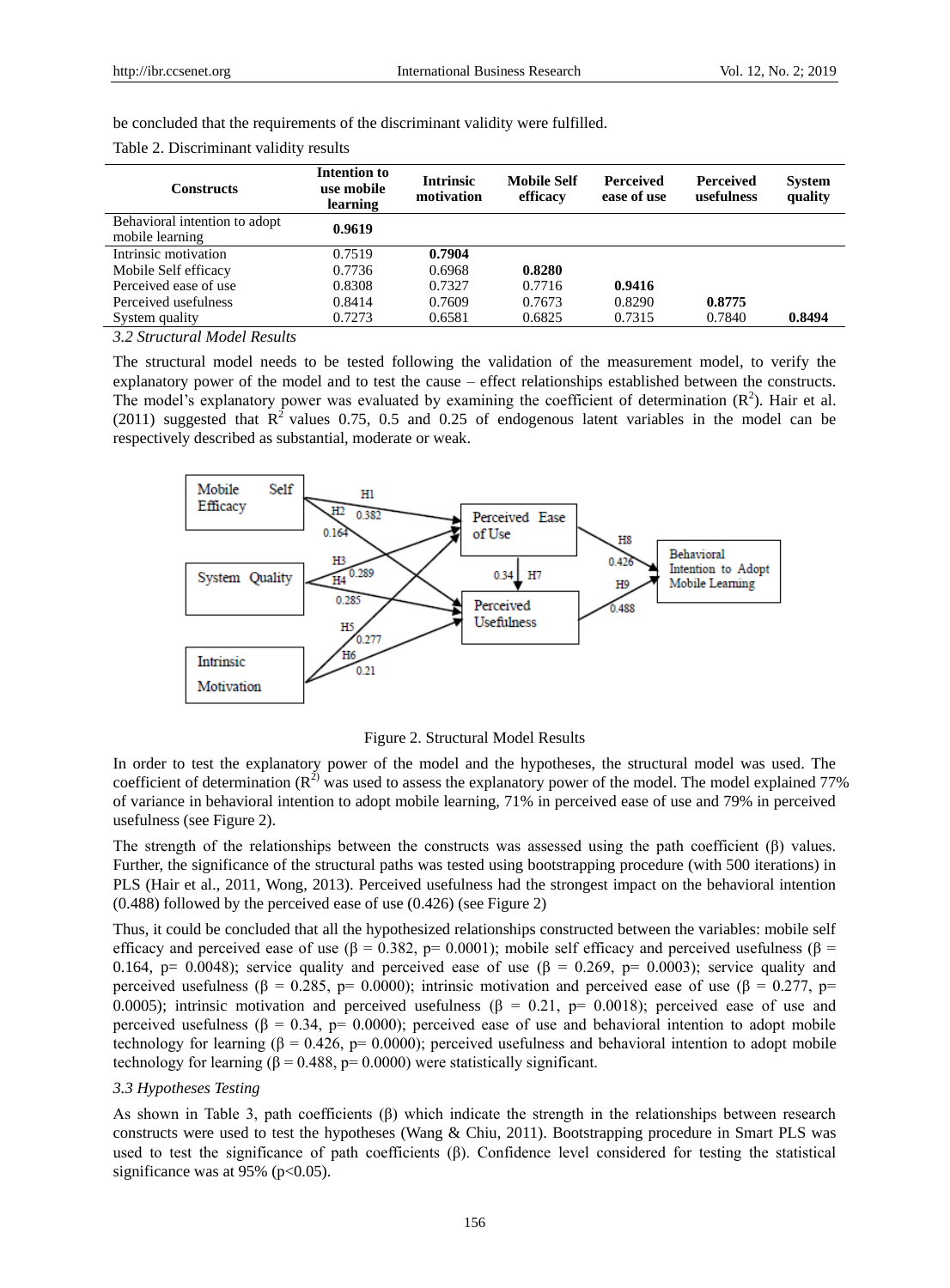## Table 3. Hypotheses testing results

| <b>Hypotheses</b>                                                            | Path                  | P value | <b>Supported/Not</b> |
|------------------------------------------------------------------------------|-----------------------|---------|----------------------|
|                                                                              | Coefficient $(\beta)$ |         | supported            |
| H1: mobile self efficacy $\rightarrow$ perceived ease of use                 | 0.382                 | 0.000   | Supported            |
| H2: mobile self efficacy $\rightarrow$ perceived usefulness                  | 0.164                 | 0.005   | Supported            |
| H3: system quality $\rightarrow$ perceived ease of use                       | 0.289                 | 0.000   | Supported            |
| H4: system quality $\rightarrow$ perceived usefulness                        | 0.285                 | 0.000   | Supported            |
| H5: intrinsic motivation $\rightarrow$ perceived ease of use                 | 0.277                 | 0.001   | Supported            |
| H6: intrinsic motivation $\rightarrow$ perceived usefulness                  | 0.210                 | 0.002   | Supported            |
| H7: perceived ease of use $\rightarrow$ perceived usefulness                 | 0.340                 | 0.000   | Supported            |
| H8: perceived ease of use $\rightarrow$ behavioral intention to adopt mobile | 0.426                 | 0.000   | Supported            |
| technology for learning                                                      |                       |         |                      |
| H9: perceived usefulness $\rightarrow$ behavioral intention to adopt mobile  | 0.488                 | 0.000   | Supported            |
| learning                                                                     |                       |         |                      |

## **4. Discussion**

This section presents the discussion of findings. The purpose of this study was to identify the factors affecting the intention to adopt m-Learning. According to the findings of this study, all the proposed hypotheses were supported, revealing that mobile learning adoption intention is multi-faceted. In this study, TAM was extended with three constructs, namely, mobile self-efficacy, system quality and intrinsic motivation. According to the findings there was a significant effect of perceived ease of use ( $\beta = 0.426$  p = 0.000) and perceived usefulness ( $\beta$  $= 0.488$  p  $= 0.000$ ) on intention to use showing that when students feel the system as easy and it is useful, it is more likely to use mobile learning among university students. This result is consistent with the findings of Suki and Suki (2011) and Tan et al. (2012) who found that there is a positive impact from perceived usefulness on the behavioral intention, and Seyal et al. (2015) who found that there"s a positive effect from the perceived ease of use on the intention to use mobile learning. It was also found that there was a significant positive effect of perceived ease of use on perceived usefulness ( $\beta = 0.340$  p = 0.000), meaning that when the students perceive m-Learning to be easy to use, it will increase their feeling that the system is also useful for their study purposes. This finding is consistent with the finding of Hallegatte and Nantel (2006) who found that there was a significant positive impact of perceived ease of use on perceived usefulness. When considering the three external variables used in the model, mobile self efficacy (SE) significantly affected the perceived usefulness ( $\beta = 0.164$  p = 0.004) and perceived ease of use ( $\beta$  = 0.382 p = 0.000) of mobile learning. This means that when the students feel that they have some level of capability to achieve expected levels of outcomes using mobile technologies, it will enhance their feeling that the m-Learning system is useful for their learning and that it is easy to use. Therefore, H1 and H2 were supported. These findings are consistent with the findings of Chung et al. (2015) and Poong et al. (2017) who found that self efficacy had a significant positive influence on perceived ease of use and perceived usefulness. Further, system quality had a significant effect on perceived ease of use ( $\beta$  = 0.269 p = 0.000) and perceived usefulness ( $\beta = 0.285$  p = 0.000) of mobile learning, meaning when the information provided and the efficiency of the m-Learning system is high, it will enhance the students" feeling that m-Learning system is useful for their learning and that it is easy to use. Therefore, H3 and H4 were supported. These findings were consistent with Almasri (2016) and Khanh and Gim (2014) who found that system quality had a positive impact on perceived ease of use and perceived usefulness. According to the findings it was also observed that there was a significant impact of Intrinsic Motivation (IM) on perceived ease of use ( $\beta = 0.277$  p = 0.001) and perceived usefulness ( $\beta$  = 0.21 p = 0.001) of mobile learning showing that when the students find that using mobile technology for their learning is enjoyable it will enhance the students" feeling that m-Learning is useful for their learning and that it is easy to use. Therefore, H5 and H6 were supported. These findings were consistent with the findings of Hackbarth, Grover and Yi (2003) and Fagan et al. (2008) who found that intrinsic motivation had a positive impact on perceived ease of use and perceived usefulness.

## **5. Implications**

#### *5.1 Theoretical Implications*

This study was an extension of the TAM, incorporating three independent constructs namely: system quality, mobile self efficacy and intrinsic motivation from IS Success theory, Self efficacy theory and Self determination theory respectively. Hence, this study, contributed to fill the theoretical gap in the higher education context to a certain extent in relation to adopting mobile technology in teaching and learning.

#### *5.2 Managerial Implications*

The study focused on the factors affecting the adoption of mobile learning in higher education context and found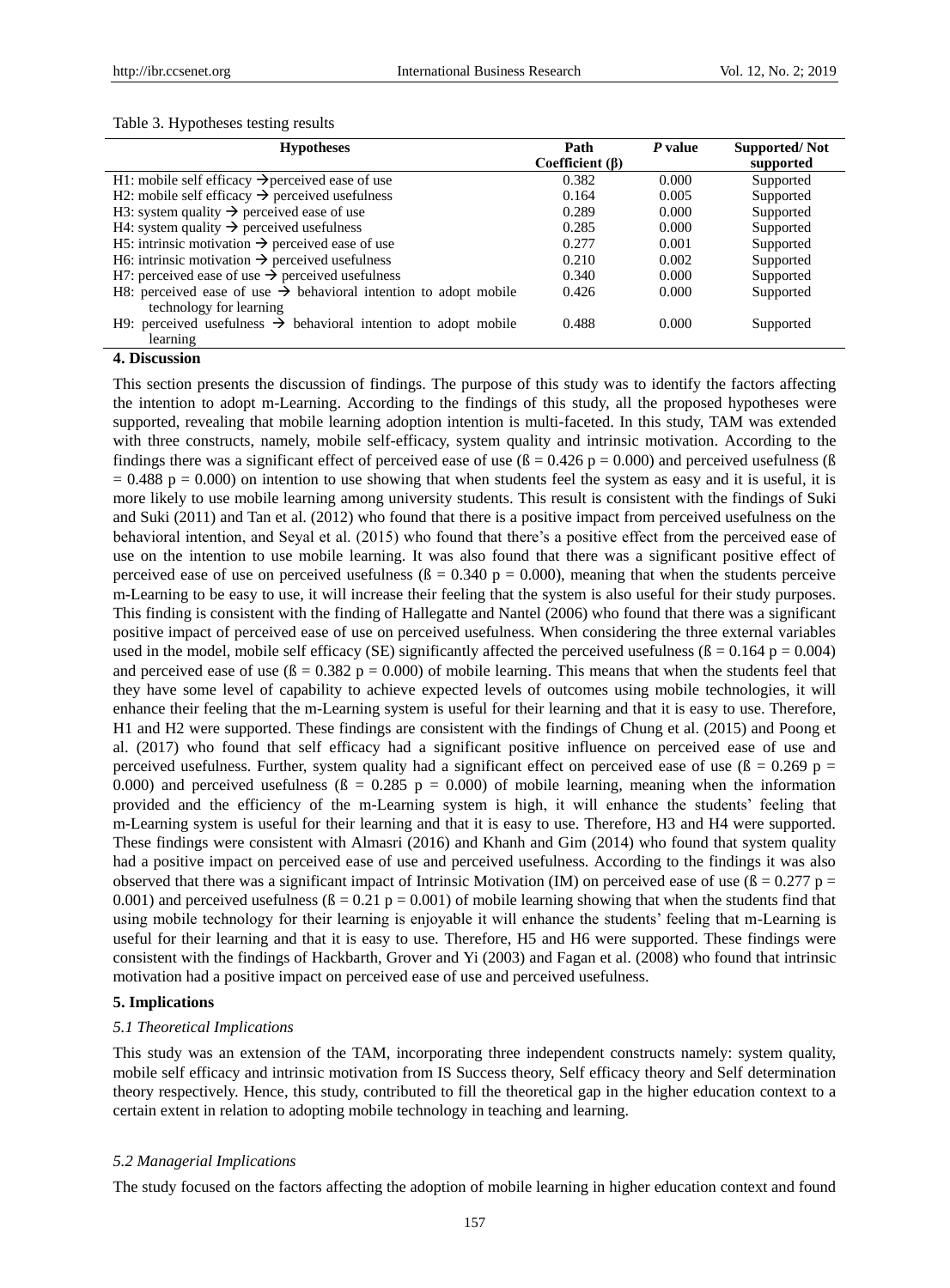that all factors were determinants of intention to use mobile technology in student learning. Thus, this finding would be very useful to the administrators of higher education institutions in introducing effective and efficient m–Learning for students within their institutions. Since mobile self–efficacy was found to be the most significant independent variable affecting the perceived ease of use, this factor should be considered when developing learning management systems, by developing, promoting and encouraging mobile–enabled versions of learning management systems among students within the institutions. System quality was the second most significant factor which affected the perceived ease of use and usefulness of the systems. Thus, the developers of the m – Learning systems should focus on this aspect, by developing interfaces that are user friendly, easy to use, enabling flexible interaction, self – explanatory and easy to understand systems.

#### **6. Conclusion**

M-Learning adoption intention of students is a trending research topic since m-Learning applications are still in their early stages in the higher education context (Seyal et al., 2015). This study was an attempt to develop and validate a conceptual model based on a comprehensive review of literature. The model was an extension of the TAM (Davis, 1989). In this study, the TAM was extended with three constructs each from IS success theory, self-efficacy theory and self-determination theory. Among the independent variables considered for this study, it can be concluded that system quality has the highest impact on the students" intention to adopt m-Learning. That is, the rating of the mobile learning system"s functions and the efficacy of its information transmission (Rui Hsin & Lin 2017), play a major role in their decision to adopt m-Learning.

Although this study did pave the way for many meaningful findings, it does have a few limitations as well. Firstly, the sample used in this study has covered only the MBA students. Therefore, future research is recommended to cover a more comprehensive student sample in different higher education contexts. Further, future research could identify other factors that would affect the intention to adopt mobile learning. As an implication, system developers and institutional administrators can concentrate more on factors such as mobile self – efficacy and system quality when developing Learning Systems within their institutions, since they significantly affected the perceived ease of use and perceived usefulness of mobile learning which in turn will affect the behavioral intention to adopt mobile technology for learning.

#### **References**

- Abdullah, M. R. T. L., & Siraj, S. (2010). M-Learning Curriculum Design for Secondary School: A Needs Analysis. *International Journal of Social, Behavioral, Educational, Economic, Business and Industrial Engineering, 4*(6), 1371-1376.
- Adwan, A., Adwan, A., & Smedley, J. (2013). Exploring students' acceptance of e-learning using Technology Acceptance Model in Jordanian universities. *International Journal of Education and Development using Information and Communication Technology, 9*(2), 4-18.
- Aish, A., & Love, S. (2013). Factors Influencing Students" Acceptance of M-Learning: An Investigation in Higher Education. *The International Review of Research in Open and Distributed Learning, 14*(5).
- Ajzen, I. (1985). From intentions to action: A theory of planned behavior. In J. Kuhl & J. Beckman (Eds.), Action control: From cognitions to behaviors (pp. 11–39). New York: Springer. https://doi.org/10.1007/978-3-642-69746-3\_2
- Ajzen, I. (1991). The theory of planned behavior. *Organizational Behavior and Human Decision Processes, 50,*  179-211. https://doi.org/10.1016/0749-5978(91)90020-T
- Akour, H. (2009). *Determinants of mobile learning acceptance: an empirical investigation in higher education* (Doctoral Dissertation). Retrieved from ProQuest Dissertations & Theses database.
- Alharbi, S., & Drew, S. (2014). Mobile Learning-system usage: Scale development and empirical tests. *(IJARAI) International Journal of Advanced Research in Artificial Intelligence, 3*(11), 31-35. https://doi.org/10.14569/IJARAI.2014.031105
- Ally, M., & Blázquez, P. (2014). What is the future of mobile learning in education? RUSC. *Universities and Knowledge Society Journal, 1*(11), 142-151. https://doi.org/10.7238/rusc.v11i1.2033
- Almaiah, M. A., & Jalil, M. A. (2014). Investigating Students' Perceptions on Mobile Learning Services. *International Journal of Interactive Mobile Technologies*, *8*(4), 31-36. https://doi.org/10.3991/ijim.v8i4.3965
- Almasri, F., & Alshababi, D. B. (2016). New Mobile Learning Process Model for Higher Education Students in Jordanian Universities. *Asian Journal of Information Technology*, *15*(12). 2016-2022.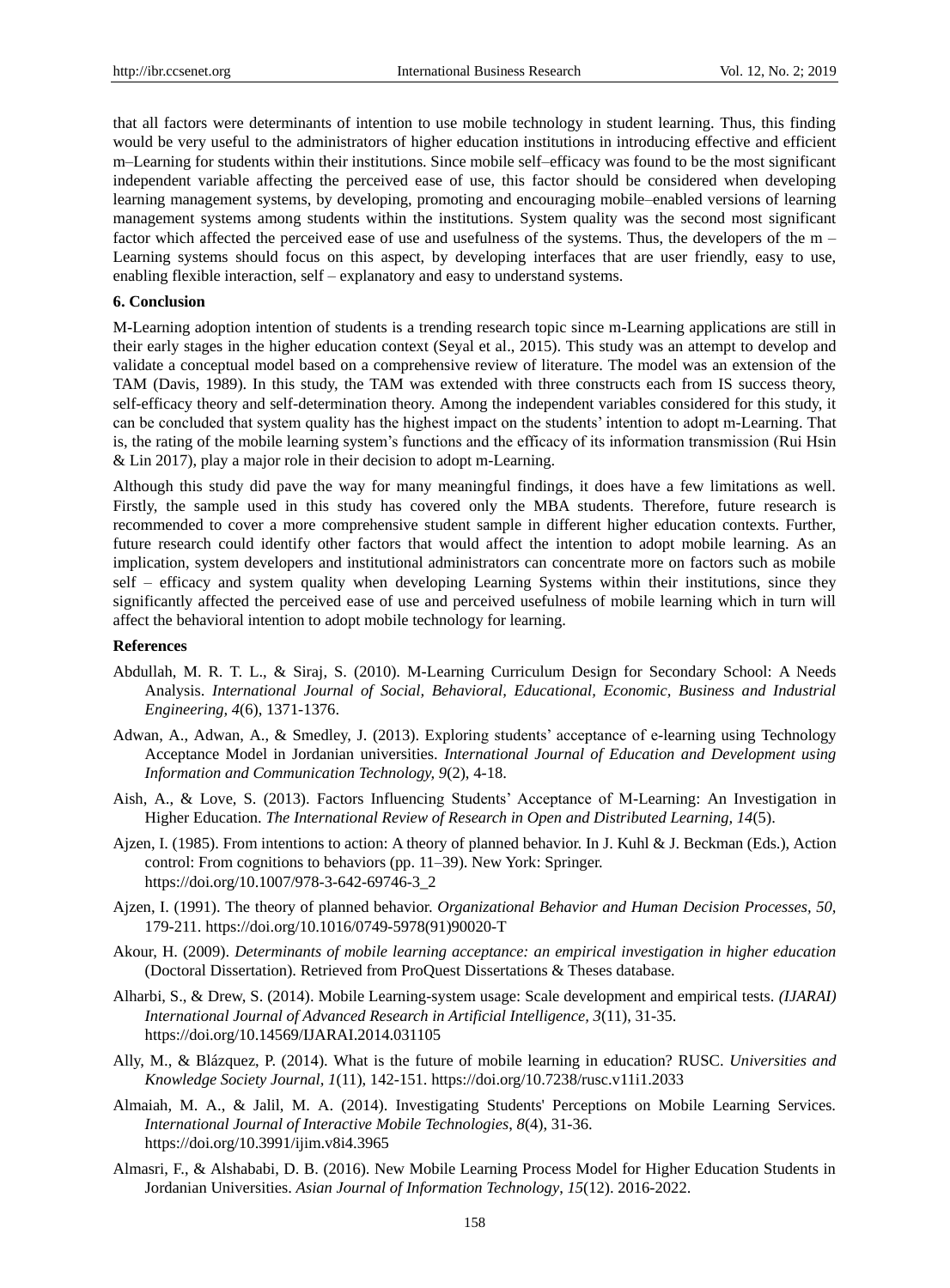- Al-Mushasha, F. N. (2010). *Has the time for university's mobile learning come? Determining students' perception.* Paper presented at The 12th International Conference on Information Integration and Webbased Application & Services, Paris, France.
- Andersson, A. (2008). Seven Major Challenges for E-Learning in Developing Countries Case Study eBIT, Sri Lanka, Informatics. *International Journal of Education and Development using ICT, 4*(3).
- Bagozzi, R. P., Yi, Y., & Phillips, L. W. (1991). "Assessing Construct Validity in Organizational Research," *Administrative Science Quarterly, 36*(3), 421-458. https://doi.org/10.2307/2393203
- Bailey, J. E., & Pearson, S. W., (1983). Development of a Tool for Measuring and Analyzing Computer User Satisfaction. *Management Science*, *29*(5), 530-545. https://doi.org/10.1287/mnsc.29.5.530
- Bandura, A. (1982). Self-efficacy mechanism in human agency. *American Psychologist*, *37*(2), 122-147. https://doi.org/10.1037/0003-066X.37.2.122
- Bandura, A. (1994). Self-efficacy. In V. S. Ramachaudran (Ed.), Encyclopedia of human behavior (Vol. 4, pp. 71-81). New York: Academic Press. (Reprinted in H. Friedman [Ed.], Encyclopedia of mental health. San Diego: Academic Press, 1998).
- Baran, E. (2014). A review of research on mobile learning in teacher education. *Educational Technology & Society*, *17*(4), 17-32.
- Belardo, S., Karwan, K., Wallace, W., & Elling, R. (1984). "Managing the response to disasters using Microcomputers", *Interfaces*, *14*(2), 29-39. https://doi.org/10.1287/inte.14.2.29
- BenMoussa, C. (2003). Workers on the move: new opportunities through mobile commerce, Proceeding of the International Conference e- Society (IADIS), Lisbon, Portugal, 251-256.
- Bogdanović, Z., Barać, D., Jovanić, B., Popović, S., & Radenković, B. (2014). Evaluation of mobile assessment in a learning management system. *British Journal of Educational Technology*, *45*(2), 231-244. https://doi.org/10.1111/bjet.12015
- Calma, A., Webster, B., Petry, S., & Pesina, J. (2014). Improving the quality of student experience in large lectures using quick polls. *Australian Journal of Adult Learning*, *54*(1), 114-136.
- Chen, G. D., Chang, C. K., & Wang, C. Y. (2008). Ubiquitous learning website: Scaffold learners by mobile devices with information-aware techniques. *Computers & Education*, *50*(1), 77-90. https://doi.org/10.1016/j.compedu.2006.03.004
- Cheon, J., Lee, S., Crooks, S. M., & Song, J. (2012). An investigation of mobile learning readiness in higher education based on the theory of planned behavior. *Computers and Education*, *59*(3), 1054-1064. https://doi.org/10.1016/j.compedu.2012.04.015
- Chung, H. H., Chen, S. C., & Kuo, M. H. (2015). A study of EFL college students" acceptance of mobile learning. *Procedia-Social and Behavioral Sciences*, *176,* 333-339. https://doi.org/10.1016/j.sbspro.2015.01.479
- Churchill, D., & Churchill, N. (2008). Educational affordances of PDAs: A study of a teacher's exploration of this technology. *Computes and Education*, *50*(4), 1439-1450. https://doi.org/10.1016/j.compedu.2007.01.002
- Churchill, D., & Wang, D. (2014). Teachers" use of I pads in higher education. *Educational media international. 51*(3), 214 -225. https://doi.org/10.1080/09523987.2014.968444
- Compeau, D. R., & Higgins, C. A. (1995). Computer self-efficacy: Development of a measure and initial test. *MIS Quarterly*, *19*(2), 189-211. https://doi.org/10.2307/249688
- Conci, M., & Pianesi, F., & Zancanaro, M. (2009). Useful, Social and Enjoyable: Mobile Phone Adoption by Older People. *Human-Computer Interaction – INTERACT 2009. INTERACT 2009. Lecture Notes in Computer Science, 5726,* 63-76. https://doi.org/10.1007/978-3-642-03655-2\_7
- Corbeil, J. R., & Valdes-Corbeil, M. E. (2007). "Are you ready for mobile learning?" *Educause Quarterly*, *30*(2), 51-58.
- Costley, K. C. (2014). The positive effects of technology on teaching and student learning. Retrieved from http://files.eric.ed.gov/fulltext/ED554557.pdf
- Crawford, V. M. (2007). Creating a powerful learning environment with networked mobile learning devices. *Educational Technology Magazine: The Magazine for Managers of Change in Education*, *47*(3), 47-50.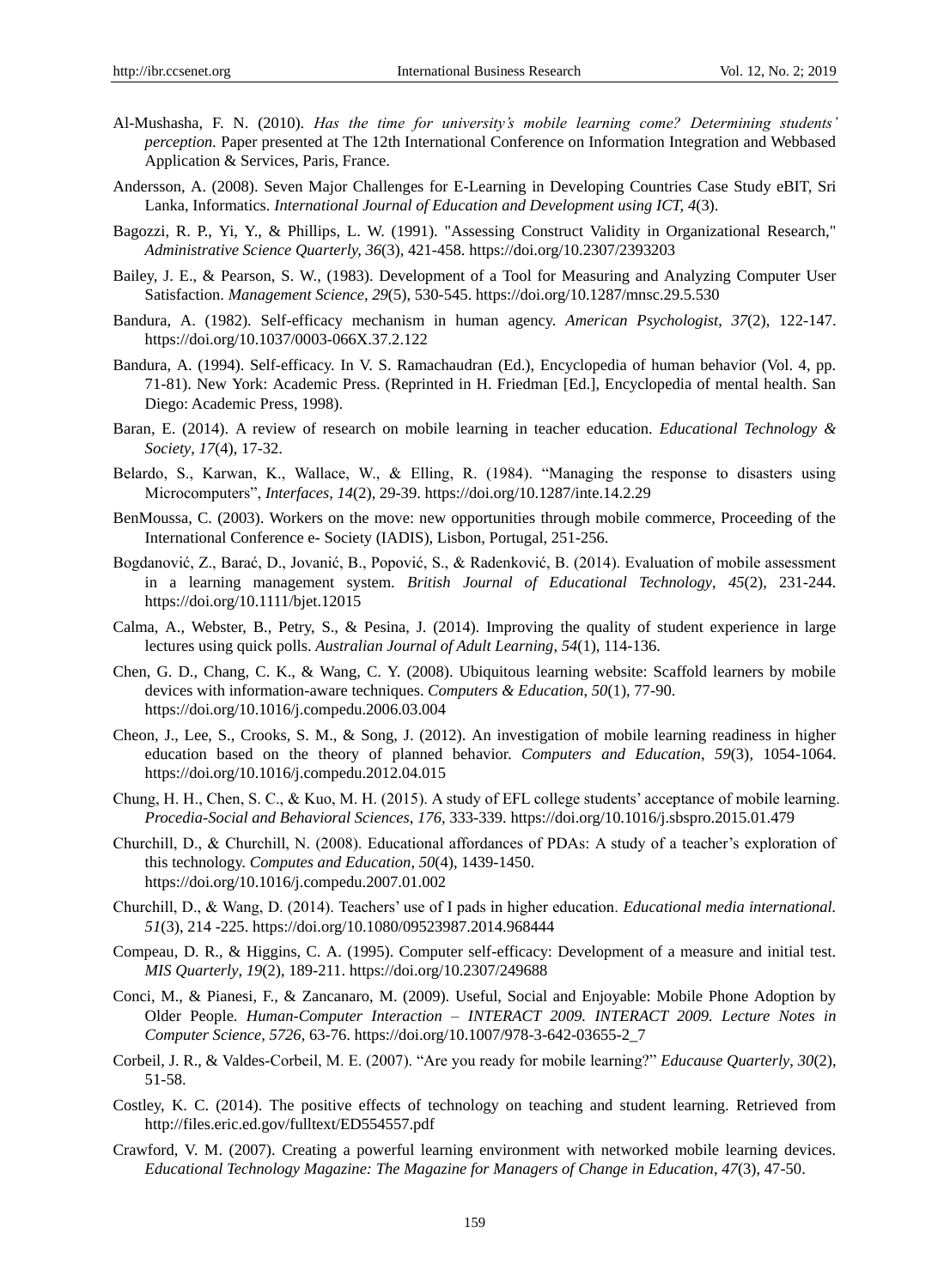- Creswell, J. W. (2013). Qualitative inquiry and research design: Choosing among five approaches (3rd ed.). Thousand Oaks, CA: Sage.
- Davis, F. D. (1989). Perceived Usefulness, Perceived Ease of Use, and User Acceptance of Information Technology. *MIS Quarterly, 13*(3), 319‐339. https://doi.org/10.2307/249008
- Davis, F. D. (1993). User acceptance of information technology: system characteristics, user perceptions and behavioral impacts. *Int. J. Man-Machine Stud*., *38,* 475-487. https://doi.org/10.1006/imms.1993.1022
- Davis, F. D., Bagozzi, R. P., & Warshaw, P. R. (1989). User acceptance of computer tech-nology: A comparison of two theoretical models. *Management Science*, *35*(8), 982-1003. https://doi.org/10.1287/mnsc.35.8.982
- Deci, E. L., & Ryan, R. M. (2000).Self-determination theory and the facilitation of intrinsic motivation, social development, and well-being. *American Psychologist*, *55,* 68-78. https://doi.org/10.1037/0003-066X.55.1.68
- Delone, W. H., & McLean, E. R. (2003). The DeLone and McLean model of Information Systems Success: A ten-year update. *Journal of Management Information Systems*, *19*(4), 9-30. https://doi.org/10.1080/07421222.2003.11045748
- Echeverri'a, A., Nussbaum, M., Caldero ín, J., Claudio Bravo, C., Infante, C., & Va squez, A. (2011). Faceto-face collaborative learning supported by mobile phones. *Interactive Learning Environments*, *19*(4), 351-363. https://doi.org/10.1080/10494820903232943
- Engin, M., & Donanci, S. (2015). Dialogic teaching and iPads in the EAP classroom. *Computers & Education*, *88,* 268-279. https://doi.org/10.1016/j.compedu.2015.06.005
- Fagan, M., Neill, S., & Wooldridge, B. (2008). Exploring the Intention to Use Computers: An Empirical Investigation of the Role of Intrinsic Motivation, Extrinsic Motivation, and Perceived Ease of Use. *Journal of Computer Information Systems*, *48*(3), 31-37.
- Fishbein, M., & Ajzen, I. (1975). Belief, attitude, intention and behavior: An introduction to theory and research. Readring, MA: Addison-Wesley.
- Fornell, C. G., & Larcker, D. F. (1981). Evaluating structural equation models with unobservable variables and measurement error. *Journal of Marketing Research*, *18*(1), 39-50. https://doi.org/10.1177/002224378101800104
- Franz, C. R., & Robey, D. (1986). Organizational Context, User Involvement, and the Usefulness of Information Systems. *Decision Sciences*, *17,* 329-356. https://doi.org/10.1111/j.1540-5915.1986.tb00230.x
- Gefen, D., Straub, D., & Boudreau, M. (2000). Structural Equation Modeling Techniques and Regression: Guidelines for Research Practice. *Communications of AIS* (7:7 August,), pp 1 -78.
- Gikas, J., & Grant, M. (2013). Mobile Computing Devices in Higher Education: Student Perspectives on Learning with Cellphones, Smartphones & Social Media. *The Internet and Higher Education*, *19,* 18-26. https://doi.org/10.1016/j.iheduc.2013.06.002
- Goodhue, D., Lewis, W., & Thompson, R. (2006). PLS, Small Sample Size, and Statistical Power in MIS Research. in Proceedings of the 39th Annual Hawaii Conference on System Sciences, Los Alamitos, CA: IEEE Computer Society Press. https://doi.org/10.1109/HICSS.2006.381
- Hackbarth, G., Grover, V., & Yi, M. (2003). Computer playfulness and anxiety: positive and negative mediators of the system experience effect on perceived ease of use. *Information & Management.* https://doi.org/10.1016/S0378-7206(02)00006-X
- Haenlein, M., & Kaplan, A. (2004). A Beginner"s Guide to Partial Least Squares Analysis*. Understanding Statistics*, *3*(4), 283-297. https://doi.org/10.1207/s15328031us0304\_4
- Hair, J. F., Black, W. C., Babin, B. J., & Anderson, R. E. (2009). Multivariate data analysis. Upper Saddle River, NJ: Prentice Hall.
- Hair, J. F., Ringle, C. M., & Sarstedt, M. (2011). PLS-SEM: indeed a silver bullet. *Journal of Marketing Theory and Practice*, *19*(2), 139-151. https://doi.org/10.2753/MTP1069-6679190202
- Hair, J., Black, W. C., Babin, B. J., & Anderson, R. E. (2010). Multivariate Data Analysis (7th Edition). NJ: Prentice-Hall Publication.
- Hallegatte, D., & Nantel, J. (2006). The Intertwined Effect of Perceived Usefulness, perceived ease of use and trust in a website on the intention to return.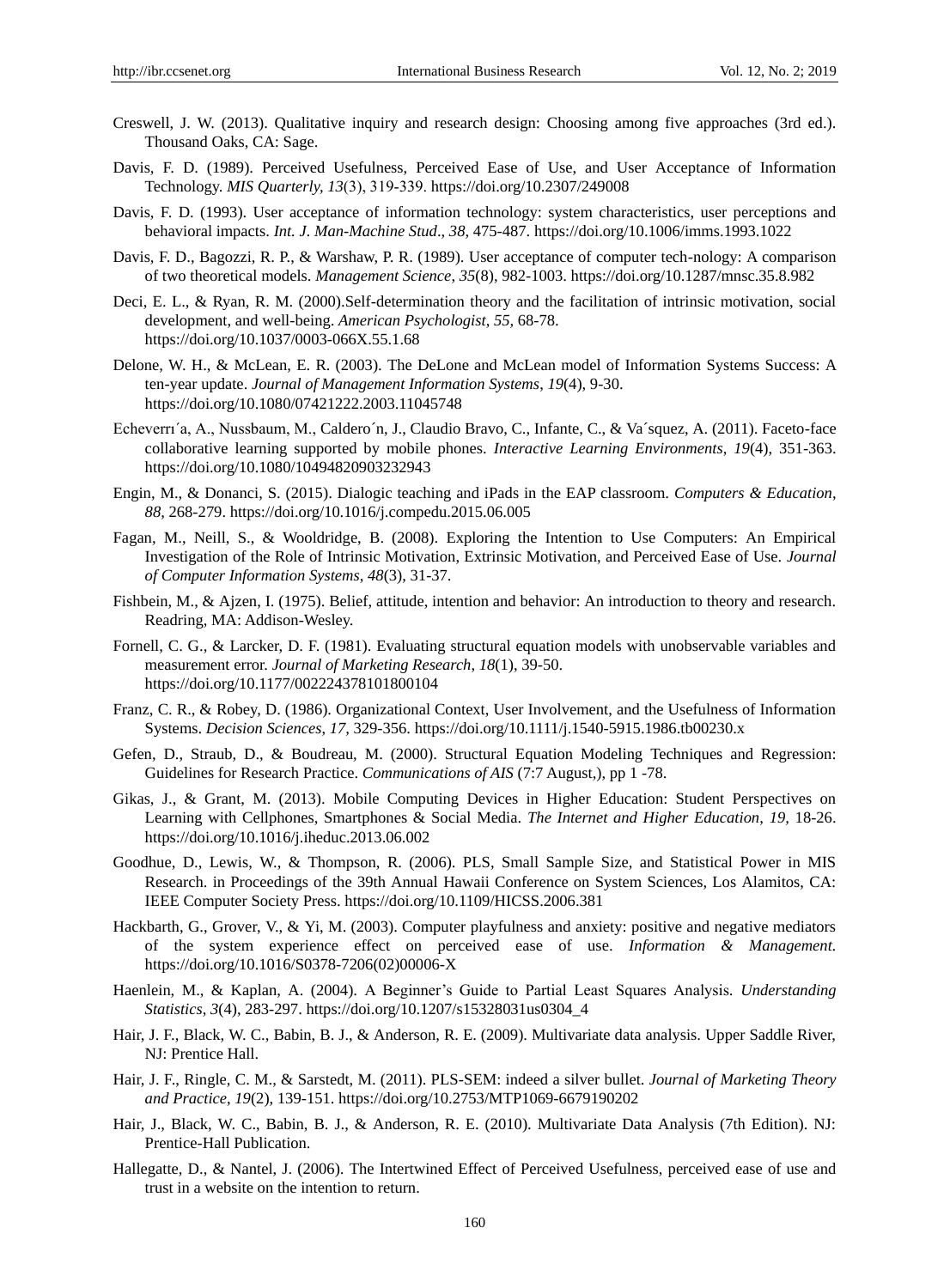- Hao, S., Mengyao, C., Dennen, V. P., Türel, Y. K., & Li, M. (2017). Analysis of mobile learning as an innovation in higher education: a comparative study of three countries. *International Journal of Mobile Learning and Organisation, 11*(4), 314-339. https://doi.org/10.1504/IJMLO.2017.087080
- Harris, P. (2001, July). Goin" mobile; learning circuits, Retrieved October 30, 2018, from http://www.learningcircuits.org
- Henseler, J., Ringle, C. M., & Rudolf, R. S. (2009). The use of partial least squares path modeling in international marketing, in Rudolf R. Sinkovics, Pervez N. Ghauri (ed.) New Challenges to International Marketing (Advances in International Marketing) Volume 20, Emerald Group Publishing Limited, 277-319.
- Hwang, Y. (2005). Investigating enterprise systems adoption: uncertainty avoidance, intrinsic motivation, and the technology acceptance model. *European Journal of Information Systems*, *14*(2), 150-161. https://doi.org/10.1057/palgrave.ejis.3000532
- Iordache and Lamanauskas, (2014). Exploring the Usage of Social Networking Websites: Perceptions and Opinions of Romanian University Students. *Informatica Economică*, *17*(4).
- Keller, J. (2011). The slow motion mobile campus. *The Chronicle of higher education.*
- Keskin, N. O., & Metcalf, D. (2011). The Current Perspectives, Theories and Practices of Mobile Learning. *The Turkish Online Journal of Educational Technology*, *10,* 202-208.
- Khanh, N., & Gim, G. (2014). Factors influencing mobile-learning adoption Intention: an empirical investigation in high Education. *Journal of Social Sciences*, *10*(2), 51-62. https://doi.org/10.3844/jssp.2014.51.62
- Klimova, B., & Poulová, P. (2016). Mobile Learning in Higher Education. *Advanced Science Letters, 22*(5), 1111-1114. https://doi.org/10.1166/asl.2016.6673
- Kljunić, J., & Vukovac, D. (2015). A Survey on Usage of Mobile Devices for Learning among Tertiary Students in Croatia. Paper presented at the 26th Central European Conference on Information and Intelligent Systems.
- Kuadey, N. (2010) Mobile Collaborative Learning System. Norwegian University of Science and Technology, Specialization Project Autumn.
- Kukulska-Hulme (2007), Mobile Usability in Educational Contexts: What have we learnt?. *International Review of Research in Open and Distance Learning*, *8*(2), 1-16. https://doi.org/10.19173/irrodl.v8i2.356
- Lee, S. M., Jeon, S., & Kim, S. T. (2011). Mobile Internet services: Assessment of quality and satisfaction from the customer"s perspective. *International Journal of Services Sciences*, *4*(1), 57-75. https://doi.org/10.1504/IJSSCI.2011.038460
- Legris, P., Ingham, J., & Collerette, P. (2003). Why do people use information technology? A critical review of the technology acceptance model. *Information & Management*, *40,* 191-204. https://doi.org/10.1016/S0378-7206(01)00143-4
- Lillejord, S., Borte, K., Nesje, K., & Ruud, E. (2018), Learning and teaching with technology in higher education. *Knowledge centre for education*, 1-64.
- Lim, K. S., Lim, J. S., & Heinrichs, J. H. (2005), Structural model comparison of the determining factors for e-purchase. *Seoul Journal of Business*, *11*(2), 119-143.
- Lim, T., Fadzil, M., & Mansor, N. (2011). Mobile learning via SMS at Open University Malaysia: Equitable, effective and sustainable. *The International Review of Research in Open and Distributed Learning*, *12*(2), 122-137. https://doi.org/10.19173/irrodl.v12i2.926
- Liu, C., & Arnett, K. P. (2000). Exploring the factors associated with website success in the context of electronic commerce. *Information and Management*, *38,* 23-33. https://doi.org/10.1016/S0378-7206(00)00049-5
- Liu, M., Scordino, R., Geurtz, R., Navarrete, C., Ko, Y., & Lim, M. (2014). A look at research on mobile learning in K-12 education from 2007 to the present*. Journal of Research on Technology in Education*, *46*(4), 325-372. https://doi.org/10.1080/15391523.2014.925681
- Liu, Y., Li, H., & Carlsson, C. (2010). Factors driving the adoption of m-learning: An empirical study. *Computers and Education*, *55,* 1211-1219. https://doi.org/10.1016/j.compedu.2010.05.018
- Lopez, D., & Manson, D. (1997). A study of Individual Computer Self Efficacy and Percieved Usefulness of the Empowered Desktop Information System. *Journal of Interdisciplinary Studies*, *10,* 83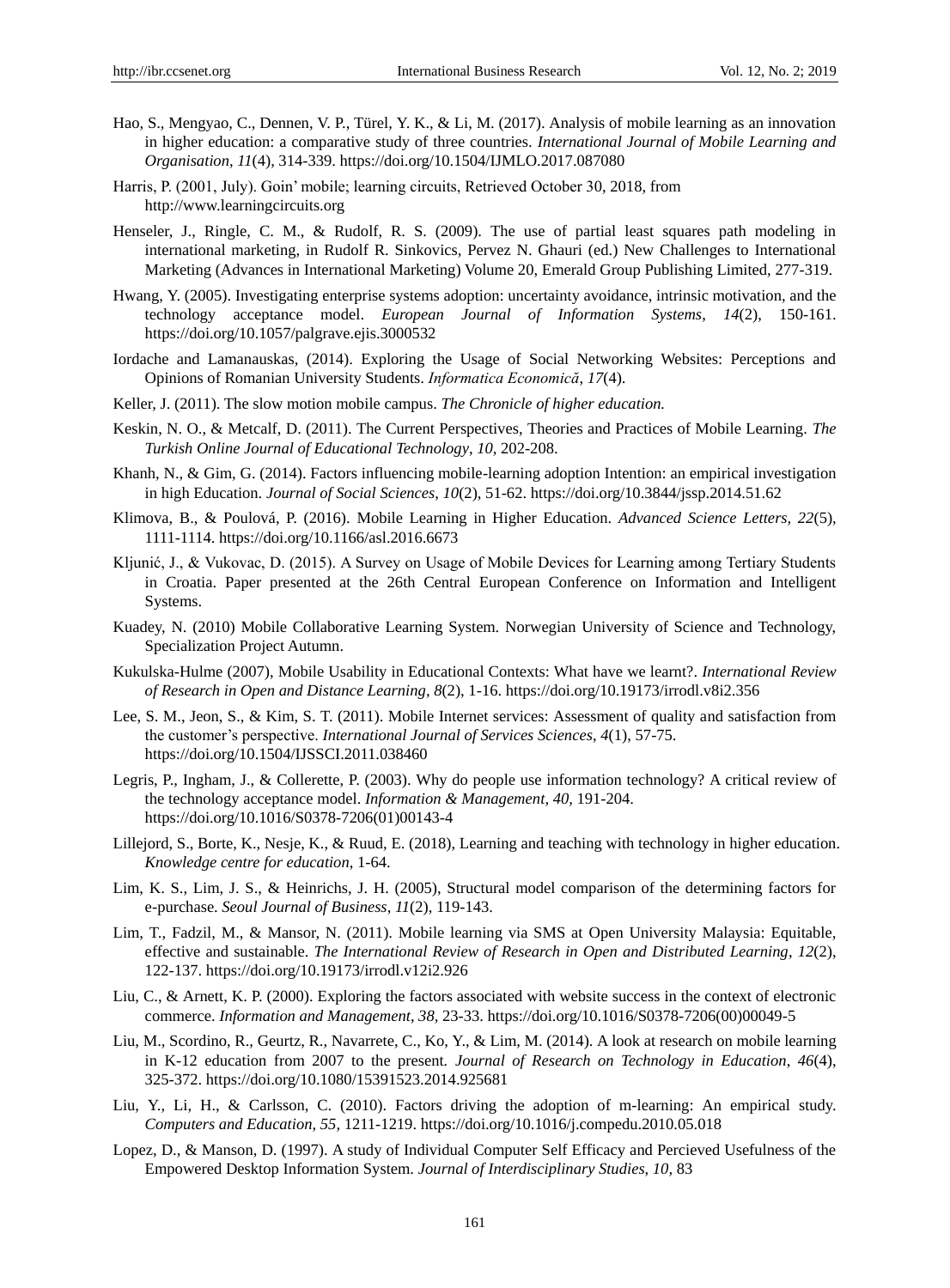- Lowenthal, J. (2010). Using Mobile Learning: Determinates Impacting Behavioral Intention. *American Journal of Distance Education*, *24*(4), 195-206. https://doi.org/10.1080/08923647.2010.519947
- Mahat, J., Ayub, A., & Luan, W. (2012). Factors influence the acceptance of m-Learning in Malaysia: Perceived usefulness, perceived ease of use and attitude. *Procedia - Social and Behavioral Sciences, 64,* 284-290. https://doi.org/10.1016/j.sbspro.2012.11.033
- Majed, A. (2013). The Impact of System Quality in E-learning System. *Journal of Computer Science and Information Technology*. *1*(2).
- Malhotra, N. K. (2010). Marketing Research. An Applied Orientation (6th edition). New Jersey: Pearson.
- Nikkheslat, M., Zohoori, M., Bekheirnia, N., & Mehrafshar, M. (2012). The important theories in term of applying green technologies and green processes in organizations: A study of Malaysian universities interdisciplinary. *Interdisciplinary Journal of Contemporary Research in Business*, *4*(7), 88-102.
- Nunnally, J. C. (1978). Psychometric theory (2nd ed.). New York: McGraw-Hill.
- Nunnally, J. C., & Bernstein, I. H. (1994) Psychometric theory (3rd ed.). New York, NY: McGraw-Hill, Inc.
- O"Malley, C., Vavoula, G., Glew, J. P., Taylor, J., Sharples, M., Lefrere, L. N., & Waycott, (2005). Guidelines for learning/teaching/tutoring in a mobile environment. Public deliverable from the MOBILearn project (D.4.1). hal-00696244.
- Park, Y. (2011). A Pedagogical Framework for Mobile Learning: Categorizing Educational Applications of Mobile Technologies into Four Types. *International Review of Research in Open and Distance Learning*, *12*(2), 79-102. https://doi.org/10.19173/irrodl.v12i2.791
- Pavlou, P. A. (2003). "Consumer acceptance of electronic commerce: integrating trust and risk with the technology acceptance model". *International Journal of Electronic Commerce, 7*(3), 101-134. https://doi.org/10.1080/10864415.2003.11044275
- Poong, Y. S., Yamaguchi, S., & Takada, J. I. (2017). Investigating the drivers of mobile learning acceptance among young adults in the World Heritage town of Luang Prabang, Laos. *Information Development*, *33*(1), 57-71. https://doi.org/10.1177/0266666916638136
- Quinn, C. (2000). mLearning. Mobile, Wireless, In-Your-Pocket Learning. *Linezine*.
- Ramayah, T., Siron, R., Dahlan, N., & Mohamad, O. (2002). Technology Usage amongOwners/Managers Of SME"s: The Role of Demographic and Motivational Variables,The proceedings of The 6th Annual Asian-Pacific Forum for Small Business on "Smalland Medium Enterprises Linkages, Networking and Clustering, Kuala Lumpur,Malaysia, 16-18th October 2002.
- Redondo, E., Fonseca, D., Sánchez, A., & Navarro, I. (2014). Mobile learning in the field of Architecture and Building Construction. A case study analysis. *The International Journal of Educational Technology in Higher Education, 11*(1), 152-174.
- Reychav, I., & Wu, D. (2015). Mobile collaborative learning: the role of individual learning in groups through text and video content delivery in tablets. *Computer in Human Behavior*, *50,* 520-534. https://doi.org/10.1016/j.chb.2015.04.019
- Reychav, I., Dunaway, M., & Kobayashi, M. (2015). Understanding mobile technology-fit behaviors outside the classroom. *Computers & Education*, *87,* 142-150. https://doi.org/10.1016/j.compedu.2015.04.005
- Rui Hsin, K., & Lin, C. (2017). The usage intention of e-learning for police education and training. *Policing: an international journal*, *41*(1).
- Seddon, P. B. (1997). A Respecification and Extension of the DeLone and McLean Model of IS Success. *Journal of Information Systems Research*, *8,* 240-253. https://doi.org/10.1287/isre.8.3.240
- Seyal A. H., Noah, Rahman, A., Ramlie, R., & Rahman, A. A. (2015). A Preliminary Study of Students" Attitude on m-Learning: An Application of Technology Acceptance Model. *International Journal of Information and Education Technology*, *5*(8). 609-614.
- Shafeek, S. A. (2011). "E-learning technology acceptance model with cultural factors", MSc. Thesis, Liverpool John Moores University, School of Computing and Mathematical Sciences
- Sharples, M. (2000). The design of personal mobile technologies for lifelong learning. *Computers & Education, 34,* 177-193. https://doi.org/10.1016/S0360-1315(99)00044-5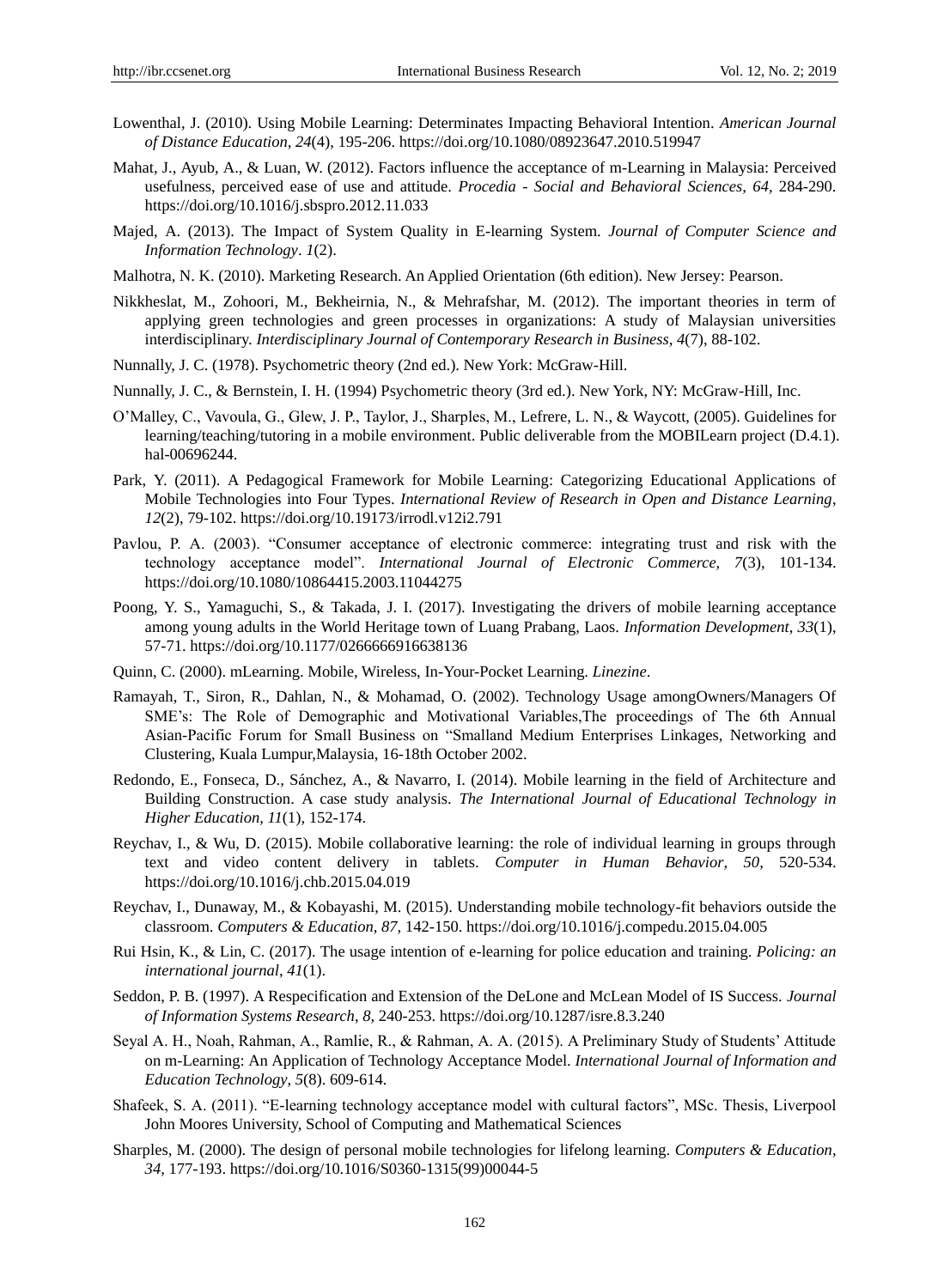- Sivo, S., Gunter, G., & Cornell, R. (2005). Students" perceived ease of use of an elearning management system: an exogenous or endogenous variable? *Educational Computing Research*, *33*(3), 285-307.
- Suki, N. M., & Suki, N. M. (2011). Using Mobile Device for Learning: From Students' Perspective. US-China Education Review A 1 p44-53.
- Surendran, P. (2012). Technology Acceptance Model: A Survey of Literature. *International Journal of Business and Social Research*, *2*(4).
- Tan, G., Ooi, K., Sim, J., & Phusavat, K. (2012). Determinants Of Mobile Learning Adoption: An Empirical Analysis. *Journal of Computer Information Systems, 52.*
- Teo, T., Lim, V., & Lai, R. (1999). Intrinsic and Extrinsic motivation in Internet Usage. *Omega, 27,* 25-37. https://doi.org/10.1016/S0305-0483(98)00028-0
- Traxler, J. (2007). Defining, Discussing, and Evaluating Mobile Learning: The moving finger writes and having writ". *International Review of Research in Open and Distance Learning*, *8*(2), 1-12. https://doi.org/10.19173/irrodl.v8i2.346
- Traxler, J. (2010). Students and mobile devices. *Research in Learning Technology*, *18*(2), 149-160. https://doi.org/10.1080/09687769.2010.492847
- Tselios, N. K., Daskalakis, S., & Papadopoulou, M. (2011). Assessing the acceptance of a blended learning university course. *Educational Technology & Society*, *14*(2), 224-235.
- Venkatesh, V., & Davis, F. D. (1996). A model of the antecedents of perceived ease of use: Development and test. *Decision Sciences*, *27*(3), 451-481. https://doi.org/10.1111/j.1540-5915.1996.tb01822.x
- Venkatesh, V., (1999). Creation of favorable user perceptions: Exploring the role of intrinsic motivation. *MIS Quarterly*, *23,* 239-260. https://doi.org/10.2307/249753
- Venkatesh, V., Morris, M. G., Davis, G. B., & Davis, F. D. (2003). User acceptance of information technology: toward a unified view. *MIS Quarterly*, *27*(3), 425-478. https://doi.org/10.2307/30036540
- Wang, H. C., & Chiu, Y. F. (2011). Assessing E-Learning 2.0 System Success. *Computers & Education*, *57*(2), 1790-1800. https://doi.org/10.1016/j.compedu.2011.03.009
- Wang, M., Chen, Y., & Khan, M. J. (2014). Mobile cloud learning for higher education: A case study of moodle in the cloud. *The International Review of Research in Open and Distributed Learning*, *15*(2), 254-267. https://doi.org/10.19173/irrodl.v15i2.1676
- Wang, Q., Zhu, Z., Chen, L., & Yang, H. (2009). E-learning in China. *Campus-Wide Information Systems*, *26*(2), 77-81. https://doi.org/10.1108/10650740910946783
- Wang, Y., Wu, M., & Wang, H. (2009). Investigating the determinants and age and gender differences in the acceptance of mobile learning. *British Journal of Educational Technology*, *40*(1), 92-118. https://doi.org/10.1111/j.1467-8535.2007.00809.x
- Wong, K. K. K. (2013). Partial Least Squares Structural Equation Modeling (PLS-SEM) Techniques Using SmartPLS*, Marketing Bulletin*, *24,* 1-32.
- Wood, D., Larson, R. W., & Brown, J. (2009). How adolescents come to see themselves as more responsible through participation in youth programs. *Child Development*, *80,* 295-309. https://doi.org/10.1111/j.1467-8624.2008.01260.x
- Wood, K. (2003). Introduction to Mobile Learning (M Learning), FERL Technology for E-Learning, BECTA ICT Research, March 2003.
- Wu, J., & Lu, X. (2013). Effects of Extrinsic and Intrinsic Motivators on Using Utilitarian, Hedonic, and Dual-Purposed Information Systems: A Meta-Analysis, *Journal of the Association for Information Systems*, *14*(3), 153-191. https://doi.org/10.17705/1jais.00325
- Wu, P., Hwang, G. J., Su, L., & Huang, Y. (2012). A context-aware mobile learning system for supportive cognitive apprenticeships in nursing skills training. *Educational Technology & Society*, *15*(1), 223-236.
- Yi, M. Y., & Hwang, Y. (2003). Predicting the use of web-based information systems: self efficacy, enjoyment, learning goal orientation, and the technology acceptance model, *International Journal on Human – Computer Studies.* https://doi.org/10.1016/S1071-5819(03)00114-9
- Zampou, T., Saprikis, V., Markos, A., & Vlachopoulou, M. (2012). Modelling users" acceptance of mobile